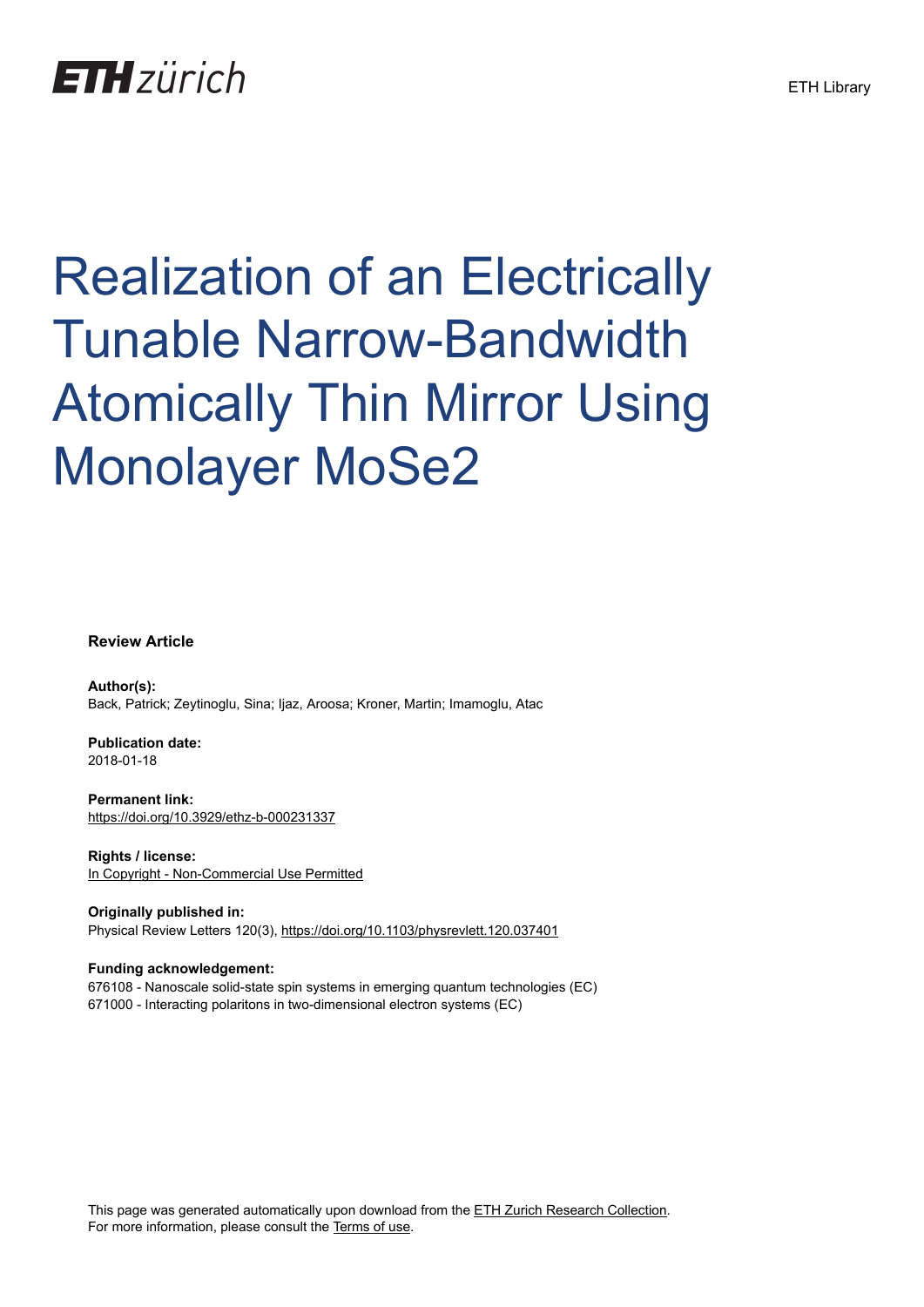### Realization of an Electrically Tunable Narrow-Bandwidth Atomically Thin Mirror Using Monolayer  $MoSe<sub>2</sub>$

Patrick Back, Sina Zeytinoglu, Aroosa Ijaz, Martin Kroner, and Atac Imamoğlu Institute for Quantum Electronics, ETH Zürich, CH-8093 Zurich, Switzerland

(Received 12 July 2017; revised manuscript received 21 November 2017; published 18 January 2018)

The advent of two-dimensional semiconductors, such as van der Waals heterostructures, propels new research directions in condensed matter physics and enables development of novel devices with unique functionalities. Here, we show experimentally that a monolayer of  $M_0S_2$  embedded in a charge controlled heterostructure can be used to realize an electrically tunable atomically thin mirror, which effects 87% extinction of an incident field that is resonant with its exciton transition. The corresponding maximum reflection coefficient of 41% is only limited by the ratio of the radiative decay rate to the nonradiative linewidth of exciton transition and is independent of incident light intensity up to 400 W/cm<sup>2</sup>. We demonstrate that the reflectivity of the mirror can be drastically modified by applying a gate voltage that modifies the monolayer charge density. Our findings could find applications ranging from fast programable spatial light modulators to suspended ultralight mirrors for optomechanical devices.

DOI: [10.1103/PhysRevLett.120.037401](https://doi.org/10.1103/PhysRevLett.120.037401)

A plethora of groundbreaking experiments have established monolayers of transition metal dichalcogenides (TMDs), such as  $MoSe<sub>2</sub>$  or WSe<sub>2</sub>, as a new class of two-dimensional direct band-gap semiconductors [1–[5\].](#page-5-0) In the absence of free carriers, the lowest energy elementary optical excitations in TMDs are excitons with an ultralarge binding energy of ∼0.5 eV [\[6\].](#page-5-1) Encapsulation of TMD monolayers with hexagonal boron nitride (h-BN) [\[7,8\]](#page-5-2) dramatically improves the optical quality, yielding an exciton linewidth ∼2 meV [\[9,10\]](#page-5-3). These narrow linewidths have a dominant contribution from radiative decay of  $~\sim$ 1.5 meV for MoSe<sub>2</sub> [\[11,12\].](#page-5-4) Motivated by these developments, we previously analyzed the optical response of a monolayer TMD theoretically [\[13\]](#page-5-5) and showed that it realizes an atomically thin mirror [13–[15\].](#page-5-5)

Here, we present experiments demonstrating that a  $h$ -BN encapsulated  $MoSe<sub>2</sub>$  monolayer has a reflectivity exceeding 40% and an extinction of resonant transmitted light approaching 90%. Figure [1\(a\)](#page-2-0) shows a micrograph of the charge tunable heterostructure we have studied: a 9 by  $4 \mu m \text{ MoSe}_2$  monolayer is sandwiched between two  $h$ -BN layers. The heterostructure is placed on top of a transparent fused-silica substrate and capped with bilayer graphene. A gate voltage  $V<sub>q</sub>$  applied between bilayer graphene and the MoSe<sub>2</sub> layer allows for tuning the electron density  $n_e$ [\[16,17\]](#page-5-6), thereby modifying the resonance frequency as well as the nature of the elementary optical excitations [\[12\].](#page-5-7)

To the extent that the MoSe<sub>2</sub> monolayer and its environment is homogeneous, in-plane momentum  $k$  is a good quantum number for both exciton and radiation field modes. We emphasize that in-plane translational invariance is an essential property of an ideal mirror. The quality of a realistic mirror can in turn be assessed by the ratio of momentum conserving specular reflection to light that is absorbed (by inelastic processes) or scattered (by disorder) into other momentum states. The latter is given by  $1 (R + T)$  where R and T are the specular reflection and transmission coefficients. In our experiments, this ratio is  $R/(1 - R - T) = 0.8$ . Unless otherwise stated, the terms "reflection" and "transmission" are used for momentum conserving processes only.

Figure [1\(b\)](#page-2-0) depicts the outline of our experiments where we use resonant light to probe excitonic excitations. The outgoing right-propagating electric field mode  $E_{\text{out}}^r(\omega)$ <br>(Fig. 1(b)] can be expressed in terms of the incident field [Fig. [1\(b\)\]](#page-2-0) can be expressed in terms of the incident field modes  $E_{\text{in}}^r(\omega)$  and  $E_{\text{in}}^l(\omega)$  [\[13\]](#page-5-5)

$$
E_{\text{out}}^r(\omega) = \frac{\Gamma/2}{\Gamma/2 - i(\omega - \omega_{\text{exc}})} [(1 - \eta)E_{\text{in}}^r(\omega) - \eta E_{\text{in}}^l(\omega)],
$$
\n(1)

where  $\omega_{\text{exc}}$  and  $\Gamma$  denote the transition frequency and the radiative decay rate of the excitons.  $\eta = \Gamma/\gamma_{tot}$  gives the ratio of radiative decay rate to the total exciton line broadening  $\gamma_{\text{tot}}$ . Hence,  $\gamma_{\text{tot}} - \Gamma$  describes Lorentzian absorption processes such as the nonradiative recombination, as well as the nonspecular scattering processes induced by the disorder potential. In our experiments  $E_{\text{in}}(\omega) = E_{\text{inc}} \neq 0$ , whereas  $E_{\text{in}}(\omega) = 0$ , in this limit, the<br>reflected and transmitted fields are given by  $E_{\text{refl}} = E_{\text{out}}^l(\omega)$ <br>and  $E_{\text{out}} = E_{\text{out}}^r(\omega)$  respectively. The minimum and  $I_{\text{in}}^{r}(\omega) = E_{\text{inc}} \neq 0$ , whereas  $E_{\text{in}}^{l}(\omega) = 0$ ; in this limit, the intervals of the intervals of the intervals of  $E_{\text{in}} = F^{l}(\omega)$ and  $E_{\text{trans}} = E_{\text{out}}'(\omega)$ , respectively. The minimum and maximum (resonant) intensity transmission and reflection maximum (resonant) intensity transmission and reflection coefficients are given by  $T_{\text{min}} = (\gamma_{\text{tot}} - \Gamma)^2 / \gamma_{\text{tot}}^2$  and<br>  $R = \Gamma^2 / \gamma^2$  These simple expressions however do  $R_{\text{max}} = \Gamma^2 / \gamma_{\text{tot}}^2$ . These simple expressions, however, do not take into account the effects of the dielectric environnot take into account the effects of the dielectric environment (see Supplemental Material [\[18\]](#page-5-8)).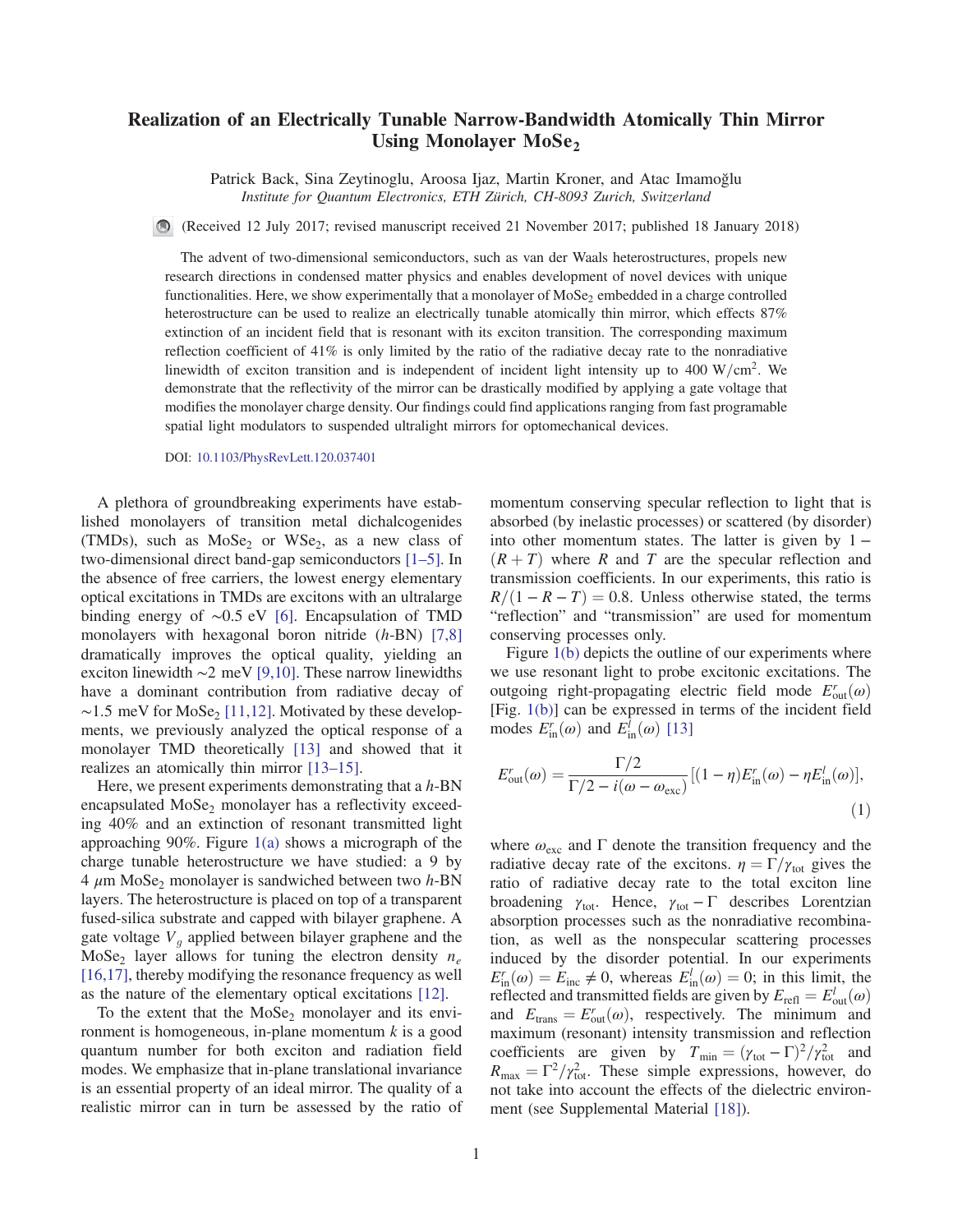<span id="page-2-0"></span>

FIG. 1. (a) Micrograph of the measured heterostructure: the  $MoSe<sub>2</sub> monolayer is encapsulated in between 33 nm (top) and$ 7 nm (bottom) thick h-BN layers, which are indicated by blue and green dashed lines. The heterostructure is capped by a graphene bilayer and is placed on top of a transparent 500  $\mu$ m thick fusedsilica substrate. The graphene and the  $MoSe<sub>2</sub>$  are electrically contacted by titanium and gold electrodes. The white line and colored stars indicate the position of optical measurements on and off the  $MoSe<sub>2</sub>$  and the h-BN layers. (b) Interaction of an incident field with a  $MoSe<sub>2</sub>$  monolayer. Optical fields can be characterized as consisting of right propagating input  $E_r^{\text{in}}$  and right and left<br>propagating output modes  $F_{\text{out}}^{\text{out}}$  respectively (c) The schepropagating output modes  $E_r^{\text{out}}$ ,  $E_l^{\text{out}}$  respectively. (c) The sche-<br>matic of the experimental setup. The sample is mounted in a matic of the experimental setup. The sample is mounted in a helium flow cryostat in confocal configuration. The sample can be moved in situ by piezostepper motors. A collimated excitation beam is focused onto the sample by the first lens. The reflected light is collimated again by the same lens  $(NA = 0.68)$ . The transmitted light is collimated by the second lens  $(NA = 0.55)$ . By reducing the diameter of the collection beam, we can reduce the effective NA of the detection optics.

We measure the transmission and reflection spectrum of the heterostructure in a cryogenic transmission microscope at  $T = 4$  K with free space optical access as shown in Fig. [1\(c\)](#page-2-0). The incident light is focused to a diffraction limited spot with diameter  $\approx$ 700 nm, while the transmitted or reflected light is collected with very low numerical aperture (NA) in order to ensure that we predominantly measure specular reflection or transmission of light with inplane momentum  $\simeq 0$ . For the excitation, we use either a broadband light emitting diode centered at 780 nm or a tunable single-mode Ti:S laser. Because of losses on the windows of the cryostat and the finite coupling and

Figure [2\(a\)](#page-3-0) shows the intensity reflection coefficient of light with a photon energy of 1.64 eV as we move the excitation or detection spot along the white line indicated in Fig. [1\(a\)](#page-2-0). In the region around the blue spot, we measure the reflectivity of the fused-silica layer; the extracted reflection coefficient of  $8 \pm 1\%$  (see Supplemental Material [\[18\]\)](#page-5-8) is in good agreement with the 9.57% reflection we would expect from a thick fused-silica layer. Moving to the orange spot, where we have the graphene $/h$ -BN heterostructure without the  $MoSe<sub>2</sub>$  monolayer, we observe a sizeable increase in reflection coefficient to about 28%  $\pm$  5%. Finally, reflection of the full heterostructure around the red spot exhibits very large variations in reflection coefficient ranging from 10% to more than 60%, demonstrating the ultrastrong optical response of monolayer MoSe<sub>2</sub>. Spatial variations in exciton resonance frequency, most likely stemming from the disorder profile, result in the observed position-dependent reflection coefficient of incident photons at a fixed frequency.

Figure [2\(b\)](#page-3-0) shows the normalized transmission spectrum obtained at the red spot [Fig.  $1(a)$ ], using a detection path NA of ∼0.1. Even though the strong extinction of resonant light is evident, the dispersive line shape of the transmission spectrum does not allow us to read  $T_{\text{min}}$  of the monolayer directly from the data. To extract the maximal extinction, we obtain a fit to the experimental data using a transfer matrix model (red curve), which takes into account the dielectric environment of the TMD layer. The fit yields an extinction  $1 - T_{\text{min}} \approx 0.87 \pm 0.17$  for the bare TMD monolayer. We emphasize that extinction factors of this magnitude were previously only reported for transmon qubits coupled to superconducting microwave waveguides [\[22\].](#page-5-9)

The reflection spectrum corresponding to the transmission data obtained at the red spot is depicted in Fig. [2\(c\)](#page-3-0). The stronger asymmetry in reflection originates from an optical interference between two contributions with comparable magnitude—the excitonic emission and the incident light reflected from the heterostructure. The transfer matrix fit (red curve) yields a maximal reflection coefficient of  $R = 0.41 \pm 0.08$  for the bare MoSe<sub>2</sub> layer.

Remarkably, the sum of specular reflection and transmission  $R + T$ , normalized to the corresponding value in the region around the orange spot, yields a nearly symmetric but Gaussian dip at the exciton resonance energy [Fig. [2\(d\)\]](#page-3-0): the reduction of the total measured  $R + T$  on resonance is a consequence of disorder induced scattering into high k excitonic modes. We emphasize the role of spatial fluctuations by noting that the reduction of  $R + T$  on resonance cannot be reproduced with a convolution of the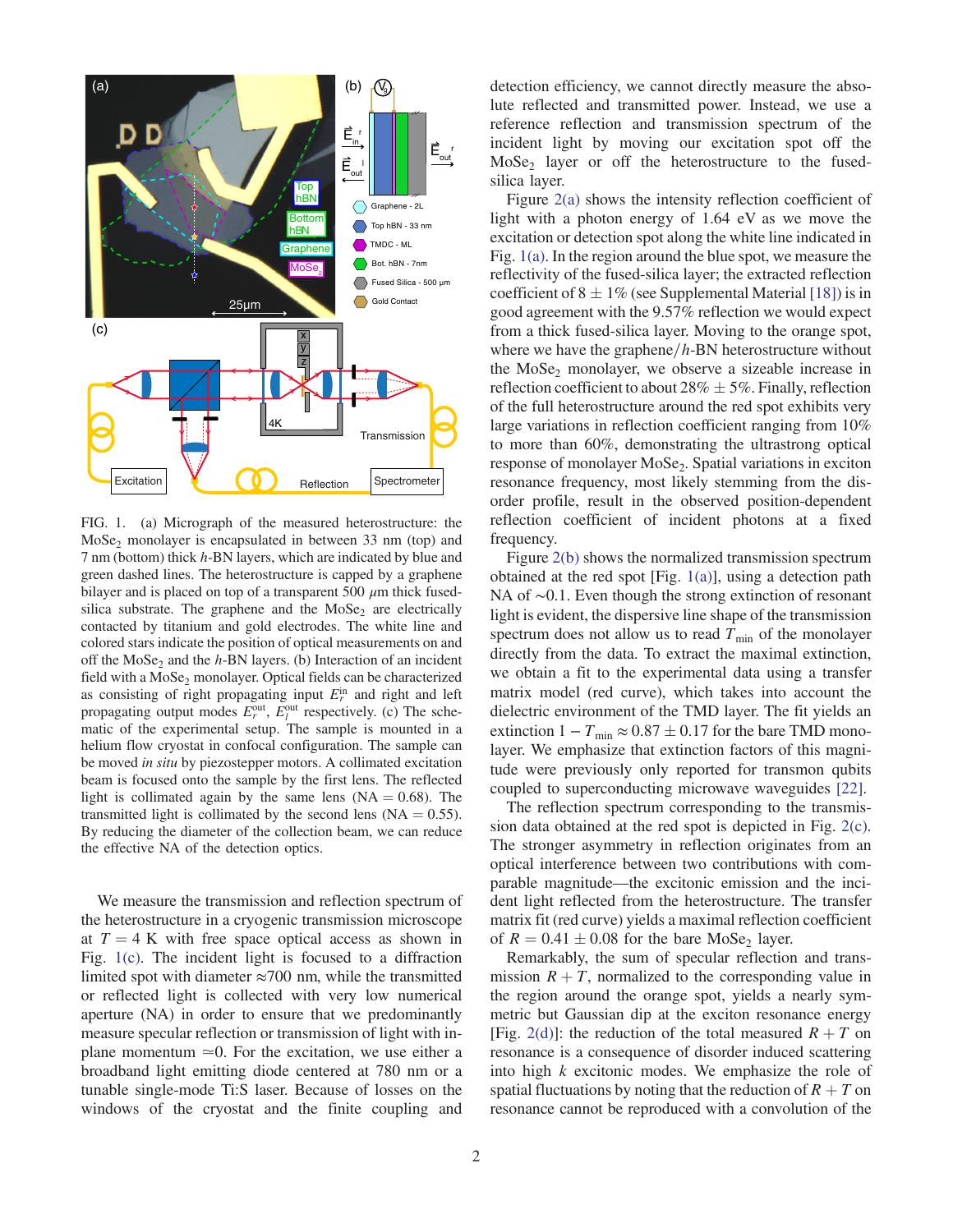<span id="page-3-0"></span>

FIG. 2. (a) The measured reflection coefficient at a photon energy of 1.64 eV across the dashed white line indicated in Fig. [1\(a\).](#page-2-0) The reflection increases from 8% in the fused-silica region (blue star) to about 28% in the region having both top and bottom  $h$ -BN layers, as well as bilayer graphene (yellow star). The strong variations in reflection between 12 and 25  $\mu$ m stems from the position dependence of the exciton resonance of the MoSe<sub>2</sub>. The incident photons are resonant with the exciton transition at the position indicated by the red star. (b) Transmission as function of photon energy of the MoSe<sub>2</sub>/h-BN heterostructure measured at the position indicated by the red star with a detection arm numerical aperture of 0.1. The black dots represent the normalized data. The red line is a fit to experimental data obtained using transfer matrix formalism (see Supplemental Material [\[18\]\)](#page-5-8): small amplitude oscillations stem from Fabry-Perot effect associated with the silica substrate. (c) Reflection as function of photon energy measured under identical conditions as in (b). The transfer matrix calculations (red line) allows us to extract a resonant reflection enhancement by a factor of 1.46, indicating that the maximum reflectivity of a bare  $Mose_2$  monolayer is 41%. (d) Sum of the transmission and reflection spectra. Black dots represent the data, while the red line shows the transfer matrix calculations based on the same parameters used to obtain the fits to data shown in (b) and (c). The dashed blue line shows the best fit to reflection and transmission data obtained using a Markovian nonradiative decay rate. (e) Demonstration of linewidth dependence of maximal extinction. The black dots show the extracted extinction on resonance  $(1 - T_{min})$ as function of the measured linewidth  $\gamma_{tot}$  by fitting a dispersive Lorentzian model to the data. The lines indicate the dependence of the extinction as function of  $\gamma_{\text{tot}}$  for different radiative decay rates Γ.

radiatively broadened exciton peak with a Gaussian distribution of the excitonic transition frequencies due to purely temporal fluctuations. Indeed, such a description leads to  $R + T = 1$  for all detunings.

The strong deviation of the  $R + T$  spectrum from a Lorentzian unequivocally demonstrates the strongly non-Markovian nature of the disorder induced scattering processes. This feature stems from the dispersion of the  $k \neq 0$ excitons, which serve as a reservoir for  $k \approx 0$  excitons that we measure using our low NA detection. The resulting frequency dependent decay rate given by the imaginary part of the exciton self-energy  $\Sigma(\omega)$ , combined with transfer matrix calculations reproduces well the measured  $T$ ,  $R$ , as well as  $R + T$  data (see Supplemental Material [\[18\]\)](#page-5-8). We remark that our findings, demonstrating that disorder induced scattering is the dominant nonradiative exciton line-broadening mechanism, is in agreement with four wave mixing experiments [\[23\]](#page-5-10).

The aforementioned spatial inhomogeneity of the exciton resonance results in a variation of not only the exciton resonance energy, but also its linewidth across the sample for different locations of the excitation beam. Figure  $2(e)$ shows the dependence of the extracted resonant coefficient on the linewidth of the exciton resonance, obtained by measuring transmission at different spots. We find that the broadened line shapes are reasonably well fit by dispersive Lorentzians, allowing us to compare the dependence of maximal extinction on total exciton linewidth  $\gamma_{\text{tot}}$  to the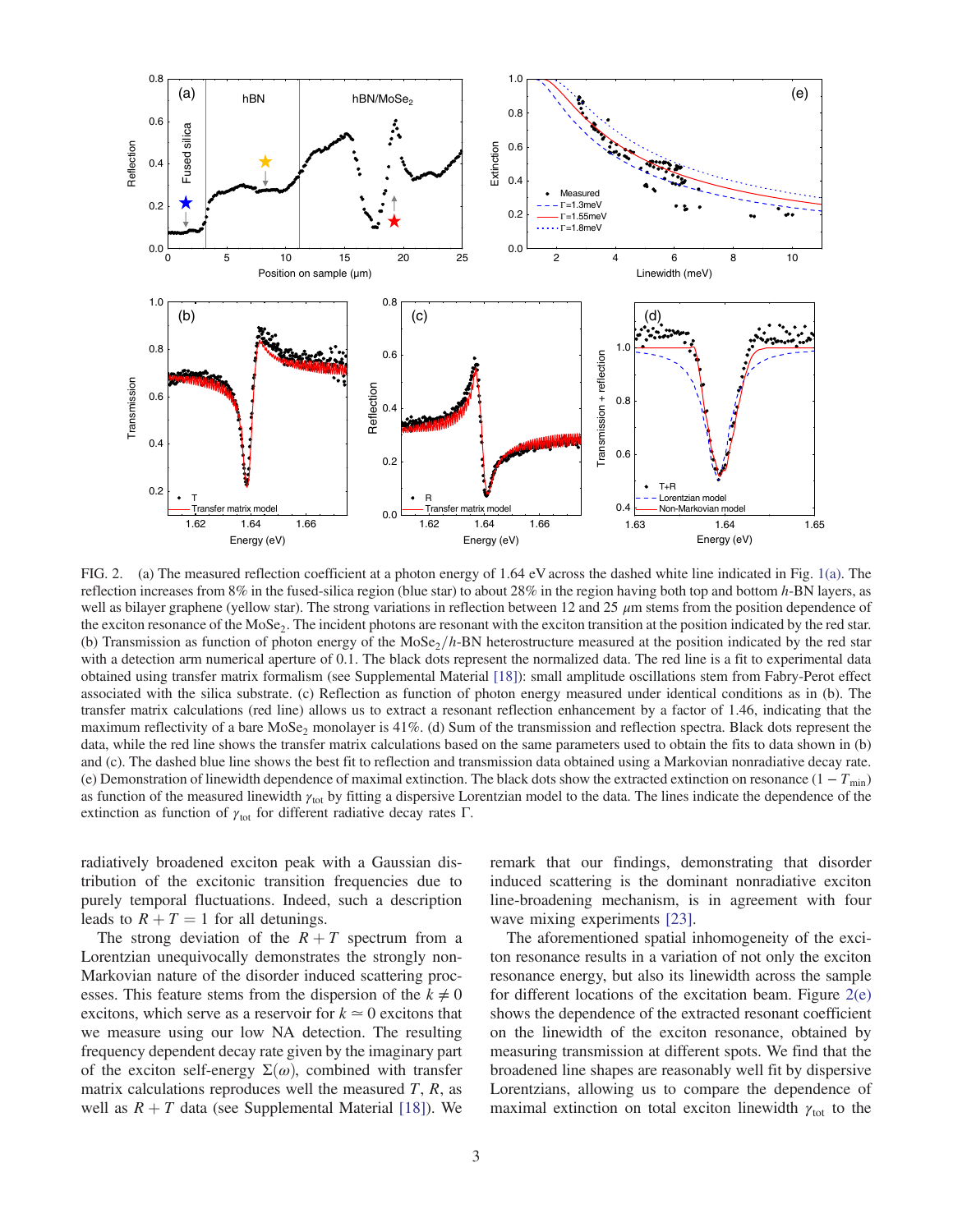theoretical value  $1 - (\gamma_{tot} - \Gamma)^2 / \gamma_{tot}^2$ . This comparison in<br>turn allows us to determine the radiative decay rate to be in turn allows us to determine the radiative decay rate to be in the range  $1.3 < \Gamma < 1.8$  meV, which is in good agreement with the values previously determined from normal-mode splitting of exciton polaritons [\[11,12\]](#page-5-4). We remark that, at the locations yielding the highest observed extinction factor of ∼0.9, we extract consistently higher values of Γ. Finally, we remark that we have carried out transmission experiments on other samples, revealing a very similar dependence of the extinction on the exciton linewidth (see Supplemental Material Fig. S7 [\[18\]](#page-5-8)).

To explore the nonlinearity of the TMD monolayer, we tuned a single-mode Ti:S laser into resonance with the  $MoSe<sub>2</sub>$  exciton transition and monitored the dependence of extinction on the laser intensity. Supplemental Material Fig. S6 [\[18\]](#page-5-8) shows that the extinction remains unchanged as we vary the incident intensity by 4 orders of magnitude from 0.5 to 400 W/cm<sup>2</sup>. Verification of the theoretically predicted unusual saturation characteristics of TMD mirrors is likely to require pulsed laser excitation [\[13\].](#page-5-5)

Because of strong exciton-electron interactions, the nature of elementary optical excitations can be drastically modified by applying  $V_q$ , which modifies the free electron density  $(n_e)$  in the TMD monolayer [\[12\]](#page-5-7). A typical  $V<sub>q</sub>$ -dependent transmission spectrum is shown in Fig. S4 (see Supplemental Material [\[18\]\)](#page-5-8): as  $n_e$  is increased, a new attractive exciton-polaron resonance that is red detuned by 25 meV with respect to the bare exciton transition emerges. The abrupt blueshift and broadening of the exciton resonance for  $V_q > -2$  V, on the other hand, can be understood as the transition from a bare exciton into a repulsiveexciton-polaron resonance. The  $V<sub>q</sub>$  dependence of the optical response of the  $MoSe<sub>2</sub>$  monolayer indicates that the atomically thin mirror can be electrically tuned.

Figure [3\(a\)](#page-4-0) shows the  $V_g$  dependence of the maximal extinction coefficient obtained at exciton or repulsivepolaron resonance. The increase of minimum transmission from ∼20% down to 90% is due to a combination of electron-exciton interaction induced line broadening and oscillator strength transfer to attractive polaron. If we instead focus on the response to incident photons at a specific energy, we find an even sharper drop in extinction from 0.6 down to 0.1 upon increasing  $V<sub>q</sub>$  from  $-2$  to 0 V, demonstrating electrical control of an atomically thin mirror [Fig. [3\(a\)](#page-4-0) inset]. With low resistance Ohmic contacts to the  $MoSe<sub>2</sub>$  monolayer, it should be possible to exploit the strong  $V<sub>q</sub>$  dependence of excitonic response to realize fast switching of mirror transmission and reflection, potentially on subnanosecond time scales [\[24\]](#page-5-11).

Because of the aforementioned oscillator strength transfer, maximal extinction at the attractive-polaron resonance first increases to about 0.2 before decreasing due to line broadening [Fig. [3\(b\)\]](#page-4-0). Even though the optical response of the attractive polaron is relatively modest, its strong dependence on the valley polarization of electrons and

<span id="page-4-0"></span>

FIG. 3. (a) Gate voltage  $(V_q)$  dependence of the maximal extinction of transmitted light using the exciton resonance. Injection of free carriers reduces the exciton oscillator strength and increases linewidth, leading to a sharp  $V_q$ -dependent drop in transmission. The inset shows the extinction of incident photons with a fixed energy of 1.641 eV as function of  $V<sub>q</sub>$ , demonstrating that transmission can be changed from 10% to 60% by changing  $V_q$  by ∼2 V. (b)  $V_q$  dependence of maximal extinction at the attractive exciton-polaron resonance: the extinction increases with increasing electron density until  $V_q \sim 2$  V due to oscillator strength transfer from the exciton resonance. For  $V_q > 2$  V, excess line broadening suppresses the resonant enhancement of optical response. (c) Measured maximal extinction (black dots) and linewidth (red squares) as function of the NA of the detection optics. Increasing NA leads to an increase of the linewidth and a corresponding reduction of extinction. The observations are consistent with electron-hole exchange interaction induced splitting of s- and p-polarized excitonic resonances, which, in the absence of polarization selection, leads to line broadening.

its large q factor exceeding 15 [\[25\]](#page-5-12) render it an excellent candidate for realization of chiral optical devices.

The experiments shown in Figs.  $2(a)-2(d)$  $2(a)-2(d)$  as well as in Figs. [3\(a\)](#page-4-0) and [3\(b\)](#page-4-0) have been obtained by focusing the incident light onto a diffraction limited spot using a lens with  $NA = 0.68$  and then collecting the transmitted or reflected light with a NA ∼ 0.1. This allowed us to monitor the optical response of excitons with  $k \sim 0$ . Figure [3\(c\)](#page-4-0) shows the dependence of maximal extinction (black dots) and the corresponding linewidth (red squares) for several values of the transmission path NA, close to the same spot we used to obtain the data depicted in Fig. [2\(b\)](#page-3-0). We observe that, as we increase transmission NA from 0.1 to 0.55, the extinction drops from 0.9 down to 0.6, while the exciton linewidth increases from 3 to 6 meV. We tentatively